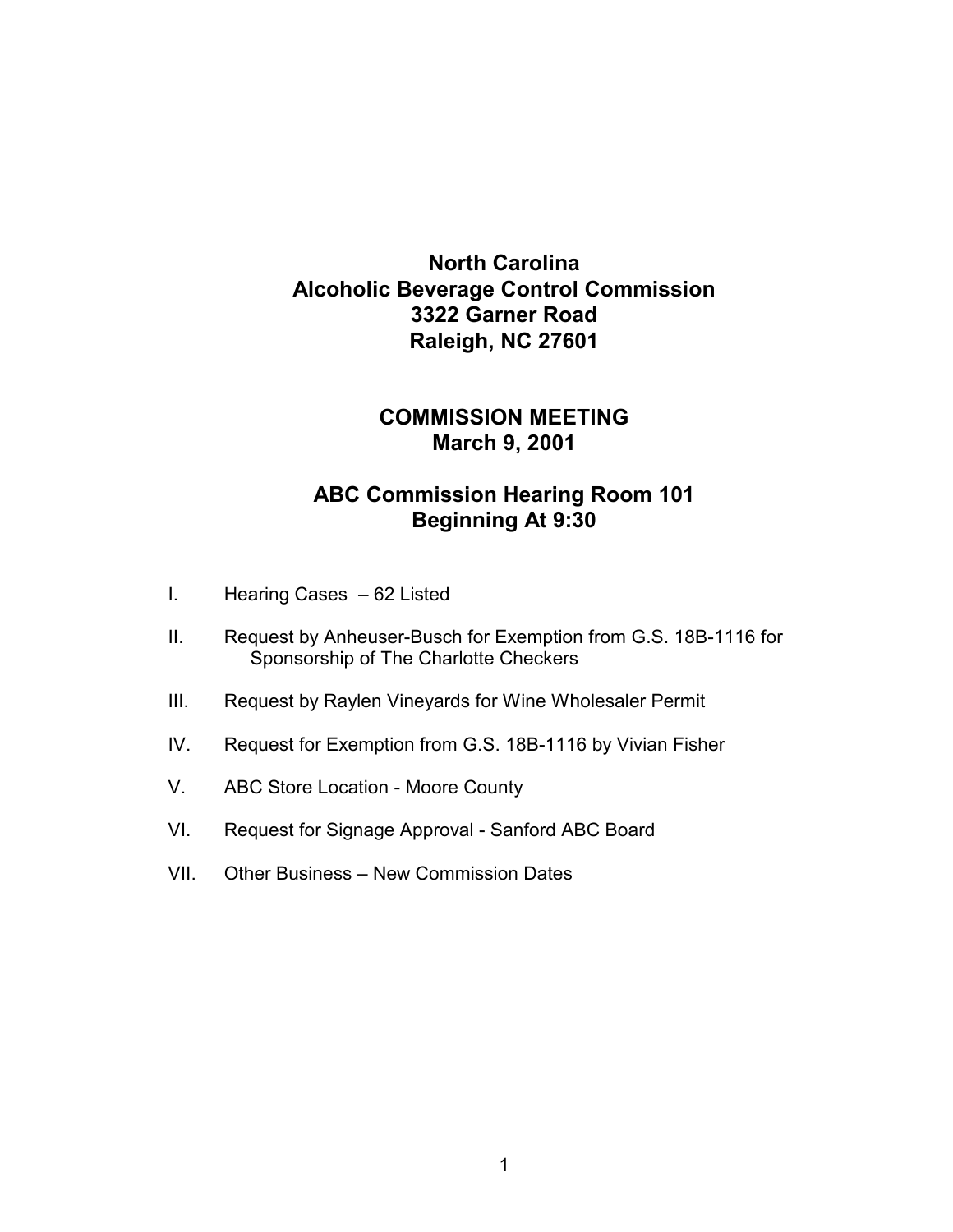**North Carolina Alcoholic Beverage Control Commission 3322 Garner Road Raleigh, NC 27601** 

## **Cases to Come Before the ABC Commission March 9, 2001**

## **SECTION I**

### **CONTESTED CASES**

#### **DISMISSAL**

1. Robinhood Grille LLC **ABC Attorney** T/A Robinhood Grille **Loring Community** Loring Loring Loring Loring Loring Loring Loring Loring Loring Loring Loring Loring Loring Loring Loring Loring Loring Loring Loring Loring Loring Loring Loring Loring Loring Loring 1989 N. Peace Haven Road **OAH Judge**  Winston Salem, NC 27106

## **SECTION II**

## **OFFERS IN COMPROMISES**

#### **SUSPENSIONS:**

| 2. | Kornbow, Inc.<br>T/A Wheelers<br>2606-B Raeford Road<br>Fayetteville, NC 28303                        | Timothy W. Morse |
|----|-------------------------------------------------------------------------------------------------------|------------------|
| 3. | MB & LB, Inc.<br>T/A Highouse Food Mart<br>832 Old Apex Road<br>Cary, NC 27513                        | Timothy W. Morse |
| 4. | Longbranch II, Inc.<br>T/A Longbranch II<br>791 Tarheel Road<br>Benson, NC 27504                      | Timothy W. Morse |
| 5. | Fat and Large Entertainment, Inc.<br>T/A Local 506<br>506 W. Franklin Street<br>Chapel Hill, NC 27516 | Timothy W. Morse |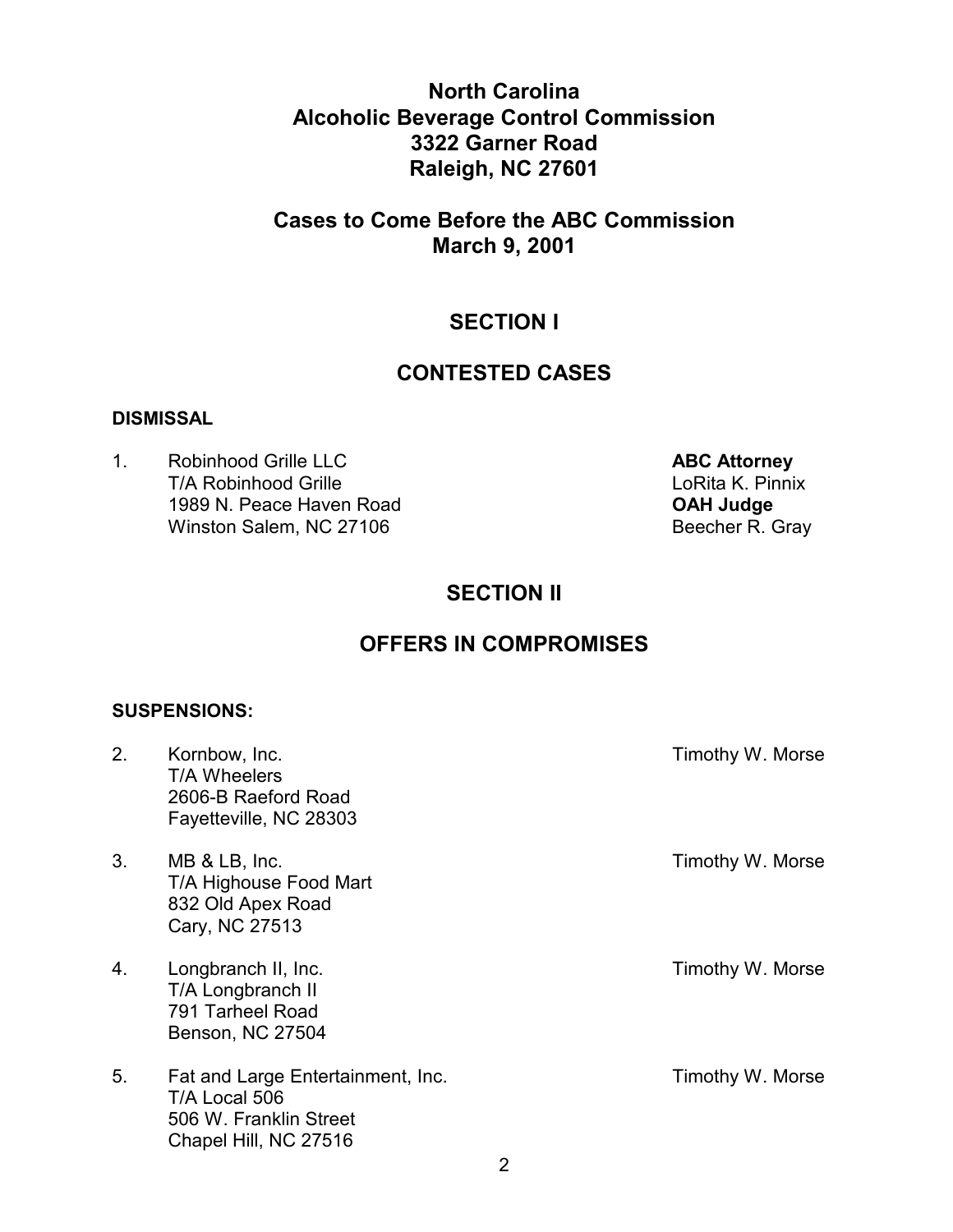| 6.  | Partnership<br>T/A Marina Store and Arcade<br>Hwy 64 & 264 East<br>Manns Harbor, NC 27953                                                     | Timothy W. Morse |
|-----|-----------------------------------------------------------------------------------------------------------------------------------------------|------------------|
| 7.  | Monterrey Mexican Restaurant of Fayetteville<br>T/A Monterrey Mexican Restaurant 42<br>173 Westwood Shopping Center<br>Fayetteville, NC 28306 | Timothy W. Morse |
| 8.  | Dionsio Mercando<br>T/A Mi Barrio Mexican Food Store<br>406 Fleming Drive<br>Morganton, NC 28655                                              | Timothy W. Morse |
| 9.  | Partnership<br><b>T/A Rainbow Club</b><br>501 Hwy 56 North<br>Trenton, NC 28585                                                               | Timothy W. Morse |
| 10. | Swift Creek Grocery, Inc.<br><b>T/A Swift Creek Grocery</b><br>5757 Tryon Road<br>Raleigh, NC 27606                                           | Timothy W. Morse |
| 11. | United Energy, Inc.<br>T/A Han Dee Hugos 55<br>3310 Olympia Drive<br>Raleigh, NC 27603                                                        | Timothy W. Morse |
| 12. | <b>Carolina Elizabeth Corwell</b><br>T/A Café Sonoma<br>3314 Wrightsville Avenue<br>Wilmington, NC 28403                                      | Timothy W. Morse |
| 13. | Ampara Gonzales Sylvain<br>T/A Cave Gentlemen Club<br>531 Richlands Hwy<br>Jacksonville, NC 28540                                             | Timothy W. Morse |
| 14. | Jumana Enterprises, Inc.<br>T/A Dash N<br>1316 Hargett Street<br>Jacksonville, NC 28546                                                       | Timothy W. Morse |
| 15. | Food Lion LLC<br>T/A Food Lion 38<br>835 Peters Creek Parkway<br>Winston Salem, NC 27103                                                      | Timothy W. Morse |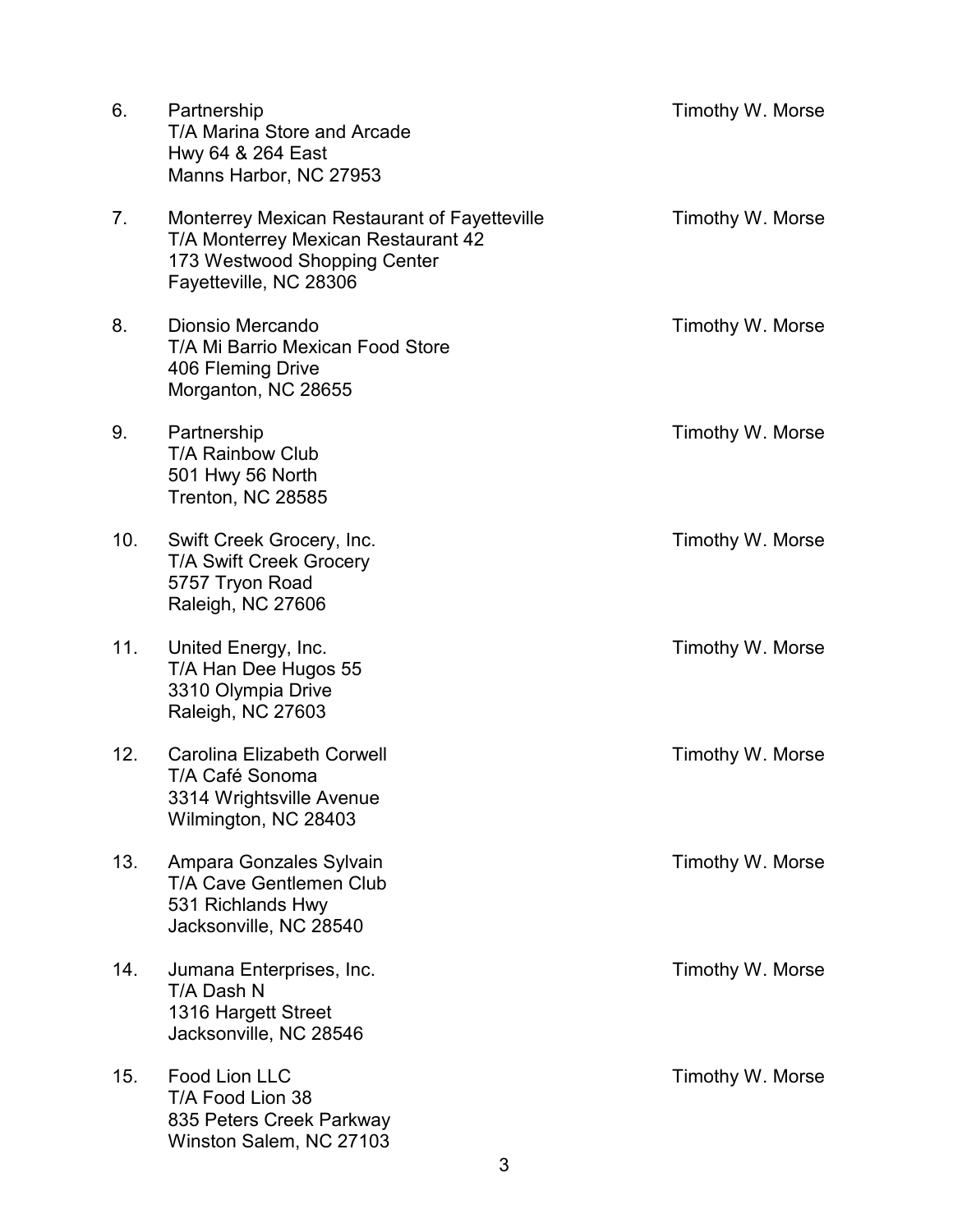| 16. | Food Lion LLC<br>T/A Food Lion 64<br>947 E. Davis Avenue<br>Statesville, NC 28677                        |                     | Timothy W. Morse |
|-----|----------------------------------------------------------------------------------------------------------|---------------------|------------------|
| 17. | Food Lion LLC<br>T/A Food Lion 812<br>951 N. Main Street<br>Mooresville, NC 28115                        |                     | Timothy W. Morse |
| 18. | Food Lion LLC<br>T/A Food Lion 1100<br>924 W. Main Street<br>Murfreesboro, NC 27855                      |                     | Timothy W. Morse |
| 19. | Samit Corp.<br>T/A Best Western Cary Inn<br>1722 Walnut Street<br>Cary, NC 27511                         | Cont'd from January | LoRita K. Pinnix |
| 20. | <b>Charles Eugene Baker</b><br><b>T/A Country Time</b><br>2006 N. William Street<br>Goldsboro, NC 27530  |                     | LoRita K. Pinnix |
| 21. | Cozumel, Inc.<br><b>T/A Cozumel Mexican Restaurant</b><br>246 Signal Hill Drive<br>Statesville, NC 28625 |                     | LoRita K. Pinnix |
| 22. | Vaibhav Laxmi Corporation<br>T/A BJ's Food Mart<br>10 Michigan Avenue<br>Asheville, NC 28806             |                     | LoRita K. Pinnix |
| 23. | Crab Shack, Inc.<br><b>T/A Crab Shack</b><br>144 Shore Drive<br>Salter Path, NC 28575                    |                     | LoRita K. Pinnix |
| 24. | North Carolina C Marts LLC<br>T/A Express USA 231<br>2056 US Hwy 158 West<br>Oxford, NC 27565            |                     | LoRita K. Pinnix |
| 25. | PRB Group, Inc.<br><b>T/A Fat Tuesdays</b><br>8927 JM Keynes Drive<br>Charlotte, NC 28262                |                     | LoRita K. Pinnix |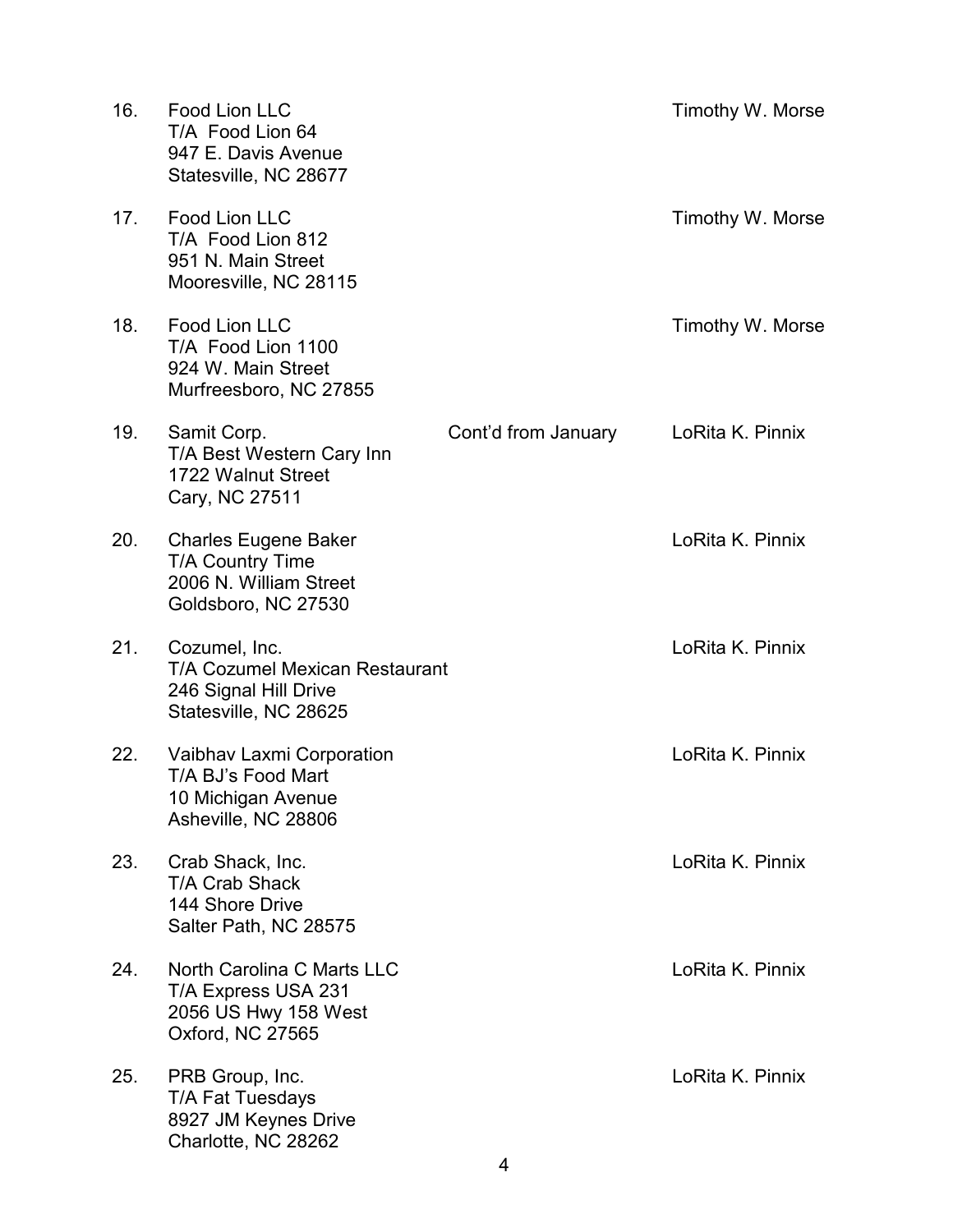| 26. | Food Lion LLC<br>T/A Food Lion 234<br>2400 Holloway Street<br>Durham, NC 27703                                  | LoRita K. Pinnix |
|-----|-----------------------------------------------------------------------------------------------------------------|------------------|
| 27. | Food Lion LLC<br>T/A Food Lion 576<br>1130 Freeway Drive<br>Reidsville, NC 27320                                | LoRita K. Pinnix |
| 28. | Harry Truman Hardin<br><b>T/A Hardins Grocery</b><br>806 S. Main Street<br>Red Springs, NC 28377                | LoRita K. Pinnix |
| 29. | Huffman Oil Company, Inc.<br>T/A Reynolda Texaco<br>2898 Reynolda Road<br>Winston Salem, NC 27106               | LoRita K. Pinnix |
| 30. | Randy Jennings<br><b>T/A Mutual Distributing Company</b><br>1133 Atando Avenue<br>Charlotte, NC 28206           | LoRita K. Pinnix |
| 31. | James Locklear<br><b>T/A Locklears Snack and Games</b><br>3290 Cumberland Road<br>Fayetteville, NC 28306        | LoRita K. Pinnix |
| 32. | Holligans Grill and Still, Inc.<br>T/A Hooligans Grill and Still<br>1804 Winkler Street<br>Wilkesboro, NC 28697 | LoRita K. Pinnix |
| 33. | <b>Hesters of Oxford</b><br><b>T/A Hesters</b><br>704 Hillsboro Street<br>Oxford, NC 27565                      | LoRita K. Pinnix |
| 34. | <b>Express Stores LLC</b><br>T/A Winoco Store 10<br>204 E. Industry Drive<br>Oxford, NC 27565                   | LoRita K. Pinnix |
| 35. | Innisfree Pub LLC<br>T/A WB Yeats Irish Pub<br>306-C W. Franklin Street<br>Chapel Hill, NC 27516                | LoRita K. Pinnix |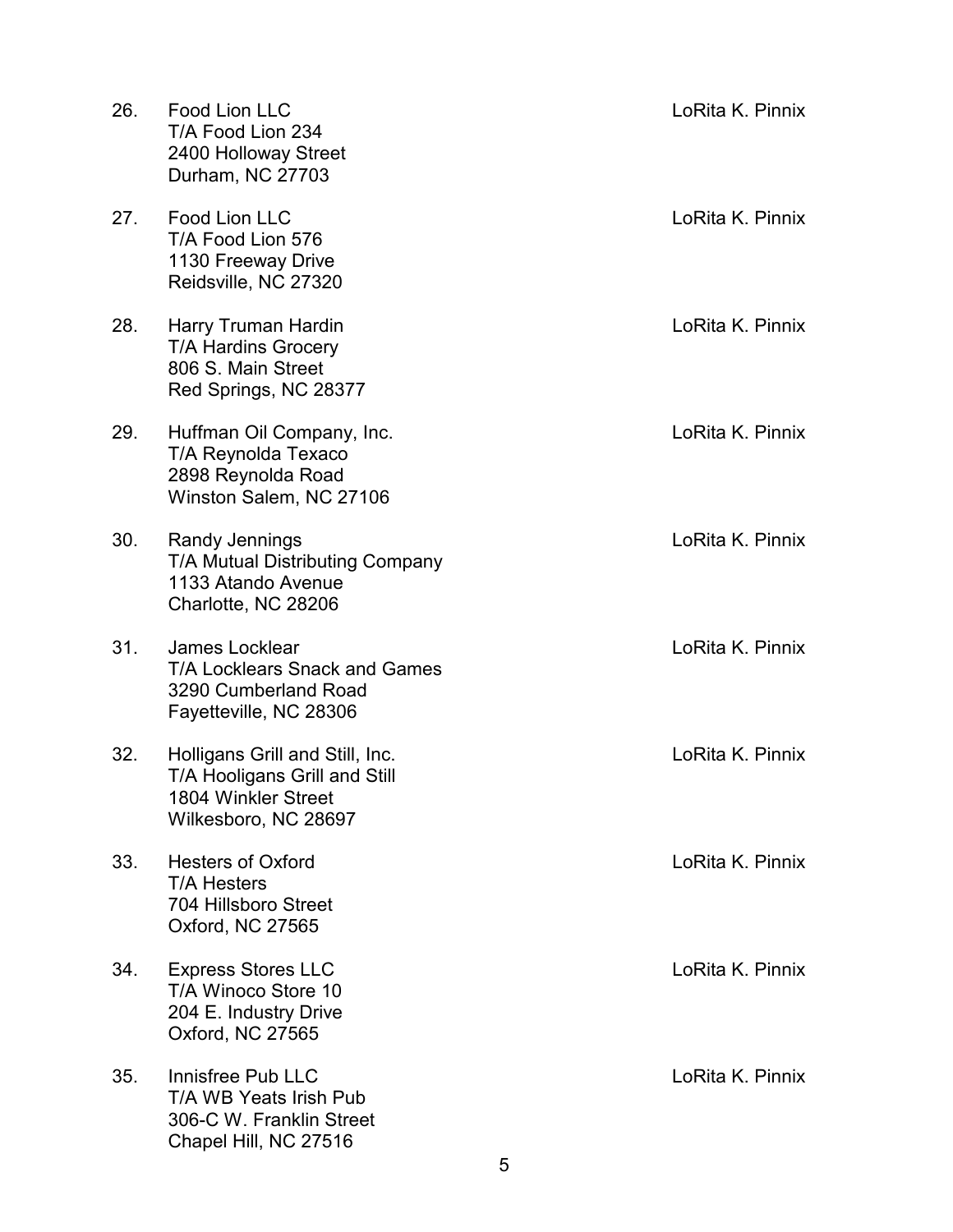| 36. | West End Station, Inc.<br><b>T/A West End Station</b><br>138 W. Lebanon Avenue<br>Elon College, NC 27244           | LoRita K. Pinnix |
|-----|--------------------------------------------------------------------------------------------------------------------|------------------|
| 37. | <b>Trade Oil Company</b><br>T/A Trade Mart 52<br>821 Linden Avenue<br>Oxford, NC 27565                             | LoRita K. Pinnix |
| 38. | Southern Nites Nightclub, Inc.<br>T/A Southern Nites Nightclub<br>3208 Hwy 17 South<br>Chocowinity, NC 27817       | LoRita K. Pinnix |
| 39. | <b>William Morrison Kinton</b><br>T/A Grocery Hut 2<br>6204 Hwy 1010<br>Apex, NC 27502                             | Fred A. Gregory  |
| 40. | Rose Mart, Inc.<br>T/A Rose Mart 8<br><b>703 Industrial Drive</b><br>Oxford, NC 27565                              | Fred A. Gregory  |
| 41. | L and L Stores, Inc.<br>T/A L and L Food Store 4<br>304 Mill Branch Road<br>Sharpsburg, NC 27878                   | Fred A. Gregory  |
| 42. | Ice Service, Inc.<br><b>T/A Ice Service Store</b><br>N. Louisiana Avenue and Emma Road<br>Asheville, NC 28806      | Fred A. Gregory  |
| 43. | Neighbors Food Stores, Inc.<br>T/A Neighbors Food Store<br>5981 University Parkway<br>Winston Salem, NC 27105      | Fred A. Gregory  |
| 44. | Waughtown Market, Inc.<br>T/A Waughtown Market<br>67 Waughtown Street<br>Winston Salem, NC 27127                   | Fred A. Gregory  |
| 45. | Little Texas Enterprises, Inc.<br><b>T/A Little Texas Saloon</b><br>3516-A Burlington Road<br>Greensboro, NC 27405 | Fred A. Gregory  |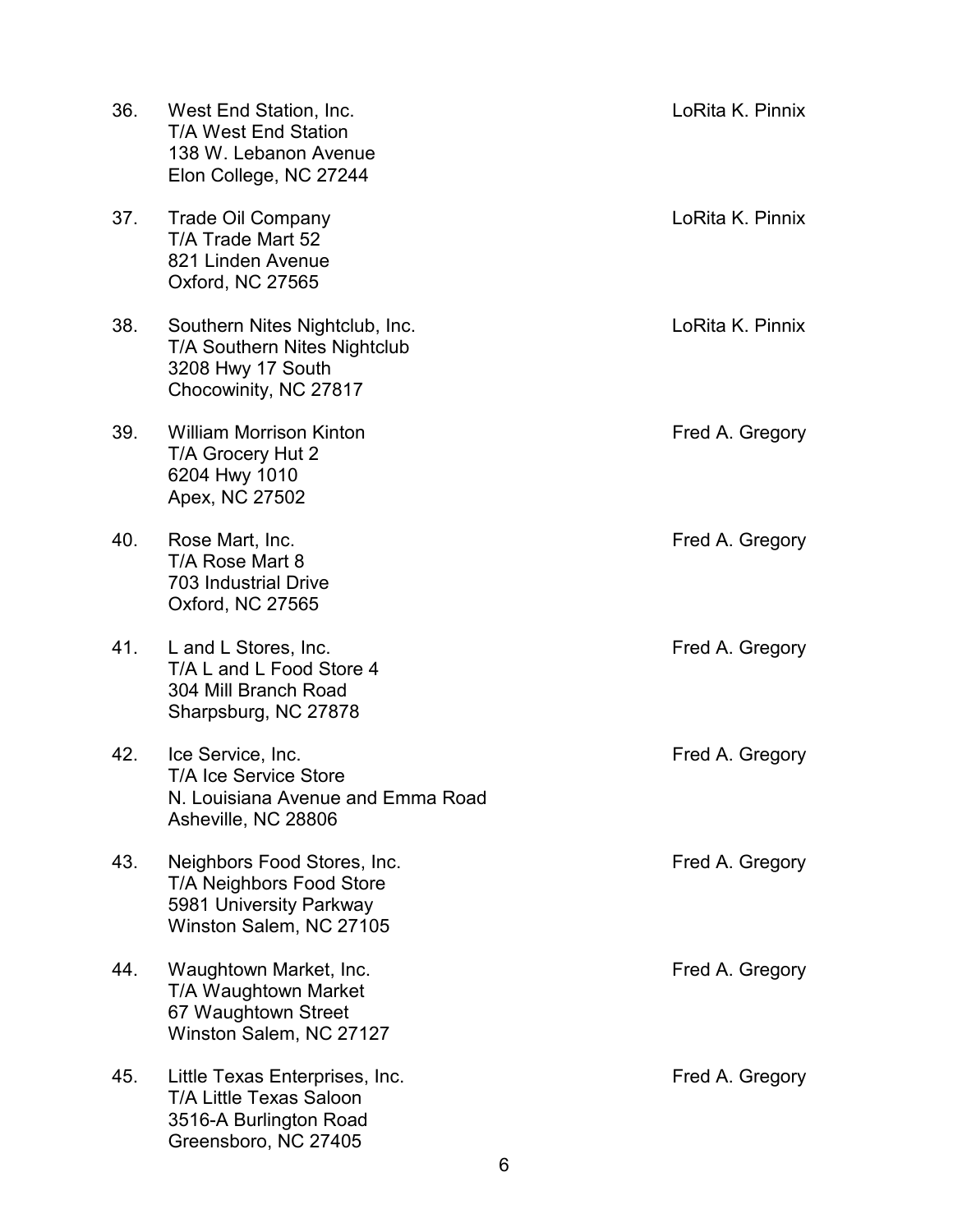| 46. | FOO Enterprise of Asheville LLC<br>T/A Mikado<br>45 Tunnel Road<br>Asheville, NC 28805                                 | Fred A. Gregory |
|-----|------------------------------------------------------------------------------------------------------------------------|-----------------|
| 47. | Gates Petroleum Company<br>T/A Gates Service Station 410<br>770 N. Wesleyan Blvd.<br>Rocky Mount, NC 27804             | Fred A. Gregory |
| 48. | Partnership<br>T/A Gold Rock Food Mart<br>1209 Gold Rock Road<br>Rocky Mount, NC 27804                                 | Fred A. Gregory |
| 49. | <b>Lawrence Oliver</b><br>T/A Sun Do Kwik Shop<br>5116 Fayetteville Road<br>Lumberton, NC 28358                        | Fred A. Gregory |
| 50. | Quik Chek, Inc.<br>T/A Quik Chek 9<br>530 N. Main Street<br><b>Troy, NC 27371</b>                                      | Fred A. Gregory |
| 51. | Northwoods Tavern, Inc.<br><b>T/A Northwoods Tavern and Restaurant</b><br>2620 Onslow Drive<br>Jacksonville, NC 28540  | Fred A. Gregory |
| 52. | Partnership<br>T/A C J's Lounge<br>2407 N. Liberty Street<br>Winston Salem, NC 27105                                   | Fred A. Gregory |
| 53. | Lowes Food Stores, Inc.<br>T/A Lowes Foods 194<br>1741 Walnut Street<br>Cary, NC 27511                                 | Fred A. Gregory |
| 54. | C Mart, Inc.<br>T/A C Mart 4<br>801 Greenbriar Road<br>Kinston, NC 28501                                               | Fred A. Gregory |
| 55. | El Jinete of Clemmons, Inc.<br>T/A El Jinete Mexican Restaurant<br>2391 Lewisville-Clemmons Road<br>Clemmons, NC 27012 | Fred A. Gregory |

7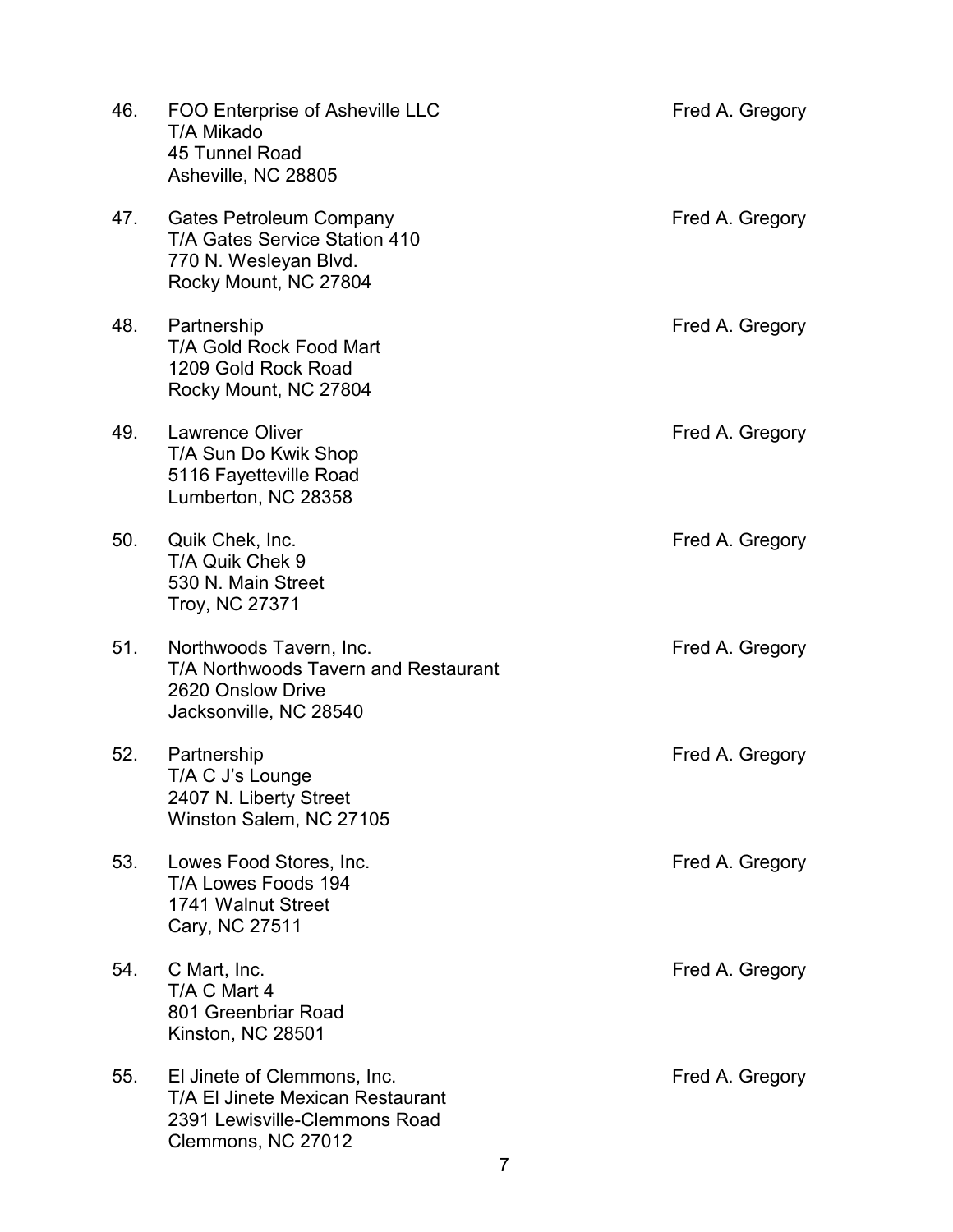| 56. | Ahmad Almomani<br>T/A University Parkway BP<br>3130 University Parkway<br>Winston Salem, NC 27105         | Fred A. Gregory |
|-----|-----------------------------------------------------------------------------------------------------------|-----------------|
| 57. | <b>Emma Ruth Simonds</b><br>T/A Tonys<br>100004 Moores Chapel Loop<br>Charlotte, NC 28214                 | Fred A. Gregory |
| 58. | <b>Express Stores LLC</b><br>T/A Winoco Store 1<br>3550 Sunset Avenue<br>Rocky Mount, NC 27804            | Fred A. Gregory |
| 59. | Zodys BP Shop, Inc.<br>T/A Zodys BP Shop<br>I-95 and Hwy 43, 5399 Dortches Blvd.<br>Rocky Mount, NC 27804 | Fred A. Gregory |
| 60. | <b>NC Blue LLC</b><br>T/A Michael Jordans 23<br>200 W. Franklin Street<br>Chapel Hill, NC 28516           | Fred A. Gregory |
| 61. | Lowes Food Stores, Inc.<br>T/A Lowes Foods 165<br>2890 Reynolda Road<br>Winston Salem, NC 27106           | Fred A. Gregory |
| 62. | C Mart, Inc.<br>T/A C Mart 10<br>Rouse & Hull Roads<br>Kinston, NC 28501                                  | Fred A. Gregory |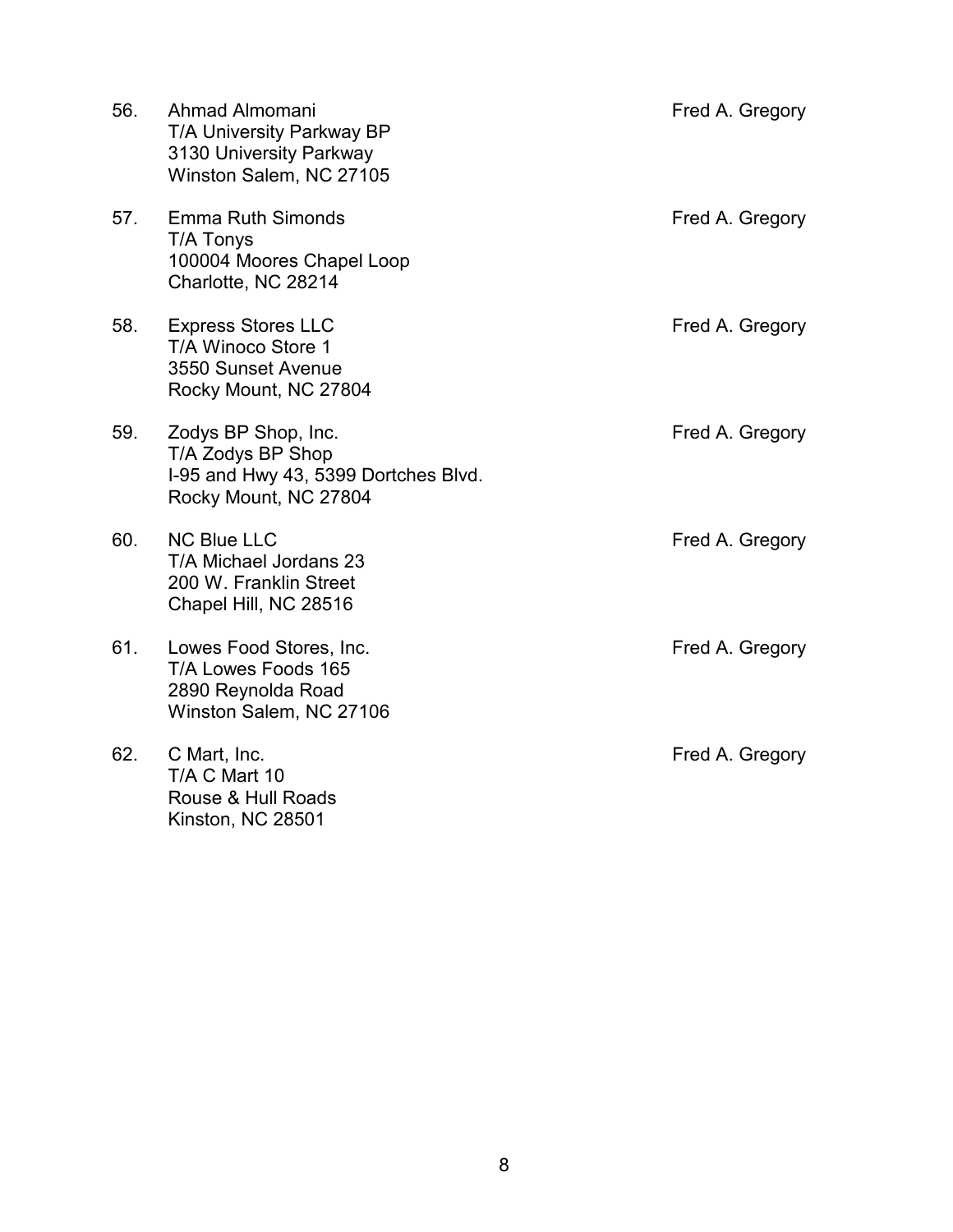# **ADD-ON CASES**

## **Suspensions:**

| 63. | Food Lion LLC<br>T/A Food Lion 1461<br>603 E. Nash Street<br>Spring Hope, NC 27882                          | Fred A. Gregory  |
|-----|-------------------------------------------------------------------------------------------------------------|------------------|
| 64. | R P Multimedia Technologies, Inc.<br><b>T/A Club 2000</b><br>5300 Old Pineville Road<br>Charlotte, NC 28217 | Fred A. Gregory  |
| 65. | Food Lion LLC<br>T/A Food Lion 729<br>3729 Wake Forest Hwy<br>Durham, NC 27703                              | Fred A. Gregory  |
| 66. | Food Lion LLC<br>T/A Food Lion 207<br>706 Gilead Road<br>Huntersville, NC 28078                             | Fred A. Gregory  |
| 67. | Pantry, Inc.<br><b>T/A Etna 3179</b><br>2011 W. Vernon Avenue<br>Kinston, NC 28504                          | Fred A. Gregory  |
| 68. | STB of Charlotte, Inc.<br><b>T/A Baby Dolls</b><br>13834 US Hwy 29<br>Charlotte, NC 28262                   | Timothy W. Morse |
| 69. | B & T Entertainment, Inc.<br>T/A 300 Stonewall<br><b>300 Stonewall Street</b><br>Charlotte, NC 28202        | Timothy W. Morse |
| 70. | $D$ B D #1, Inc.<br><b>T/A Crazy Horse</b><br>5321 E. Independence Blvd.<br>Charlotte, NC 28212             | Timothy W. Morse |
| 71. | Shertonya Evans<br>T/A Evans Mini Mart<br>Route 3 Hwy 401 South<br>Fuquay Varina, NC 27526                  | Timothy W. Morse |